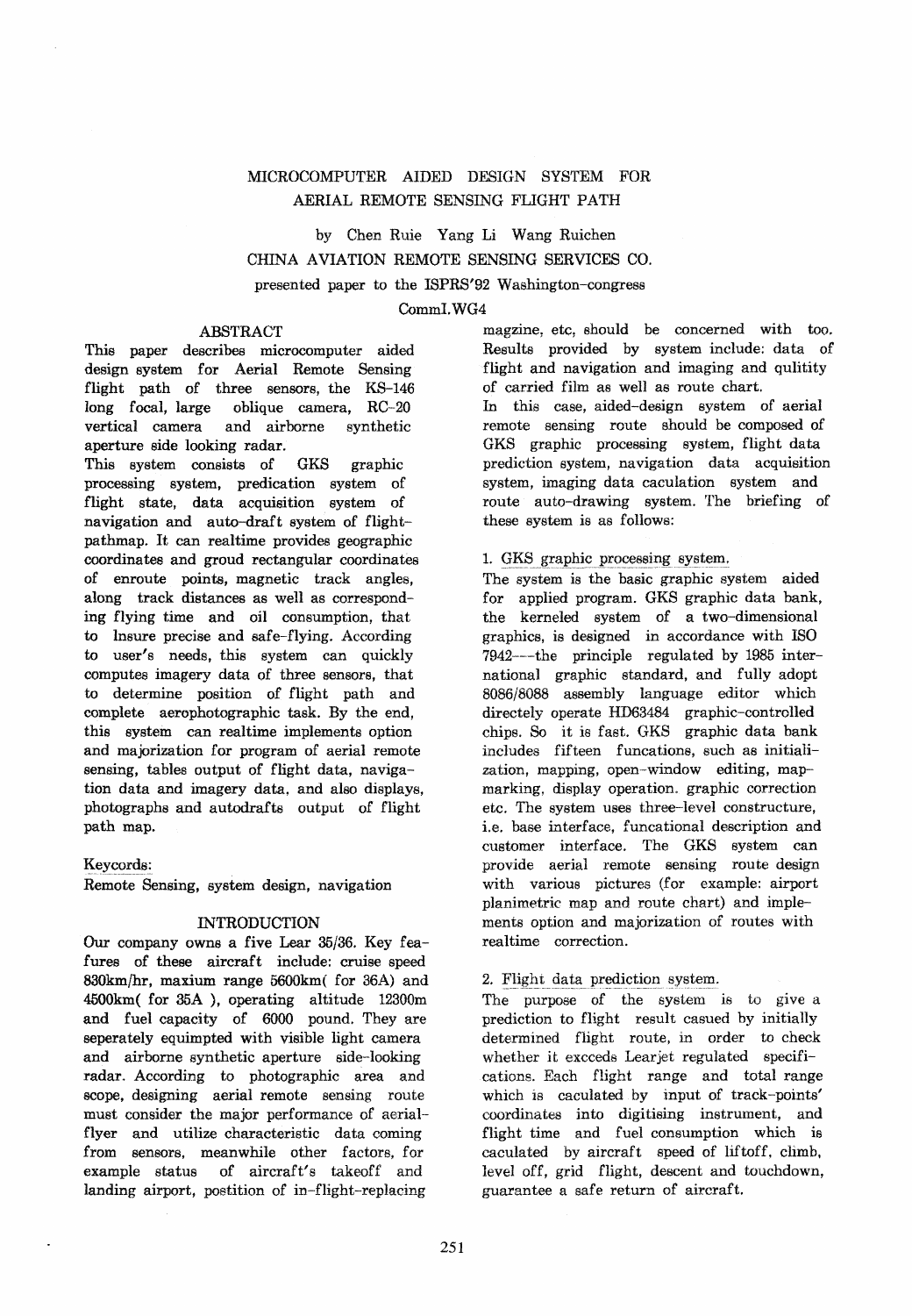### 3. Navigation data acquisition system.

The system is used to caculate declination angle and longitude and latitude of each point by input of track-points' XS and YS into digitising instrument. Normally, the map designing route is 1:500000. For convenient operation, map's direction and position can be finish on digitising instrument through software at wilL The longitude and latitude of each point's geographie coordinates can be caculated by precise formulas of map projection theory. lt's easy to operate. First input the longitude and latitude of map corner points, then use cross center of mouse to focus upon these corner points(i.e. survey corner points). Computer shall finish map locating after simplely key in  $T_1''$  key, and meanwhile, the longitude and latitude way points can be obtained after cross center ia focused on way point and "l" key is keyyed in. This way is much faster than manually measuring longitude and latitude by interpolating using ruler, and satisfactorily meet the need of navigation's precision. After test of 117 points on map of 1:500000,  $+$  0.52 second of its standard error indicates that location error for the most of points is slight. Location time of all 117 points only need twenty seconds (including map location, survey and output time of listing and printing) and increases efficiency five times upward.

## 4. Imaging data caculation system.

The system suits three sorts of sensors we have. It is easy for RC-20 camera. In accordance with the requirement of customer determined aerial-photographic scope and phogographic seale and overlap rate, the flying altitude above ground the spacing of adjacent distanee between routes, the number of route and quantity of required film can be eaculated by input of eamera lens' alternative focus. Then be listed and printed . But it i8 more eomplicated for long-foeal, large oblique camera. Camera oblique angle is ranged from  $65^{\circ}$  -85 $^{\circ}$  Each photography station takes N numbers of picture instead of taking only one. So lateral overlap rate between pictures ie not fixed. More distant staying away from photography station, Iarger overlap rate. In software design, it is divided into both usual condition and unusual condtion. During usual photography, the work mode  $N$ , oblique angle, max gronnd speed, number of picture, length of film, main points' image

scale, and image scales of distant-sight line and near-sight line, can be immediately caculated provided that photographic area, flight altitude, the option of two overlap rate of 12% and 56% are known. During unusual one, there's no specific limit for photographic scope, but principle requirement. So first of all, determine work mode and oblique angle data required for photographic scope an usual photography. For example, in aerial-photography of highlights of tourist sight around beijing, the system may give a best implements option to photographie oblique angle and optimize objective pictures three-dimensionally. Such pictures can be used as tourist lookingdown map.

In addition, the best local time and beijing time for photography when sun altitude angle is the largrst, can be caculated for camera operator. Caculating method is like this: according to the year of photographie date, consult the year's sun declination from sun declination table stored in computer, then inputthe longitude and latitude of photographic area.

But it i8 particular for airborne synthetic aperture radar. Because determining flight altitude by using work mode with terrain conditions ia different from visible light camera's way in which flight altitude is determined. By camera focus and aerial photographic scale. After determining altitude, caculate short range and long range with work mode, then eome to determine route position with aerial-photographic scope and short range. Because of fixed ground image scale 1:100000, and yet radar image scale 1:100000, 1:12500 aJong distance and direction seperately, so differences should be considered while caculating other data, for instance spacing of adjacent routes, number of route as well as length of carried film. All data is printed in certain style.

# 5. Route auto-drawing system.

Before being submitted to higher level authority for approval, route design drawings must be drawn on map. Therefor auto-drawing software system must has funcation of drawing board directing and ie able to resolve interchange between geographie coordinates of small scale map and coordinates of graph plotter. In special photography, it is first that routes turn-in points' longitude and iatitude; which i8 required to input into